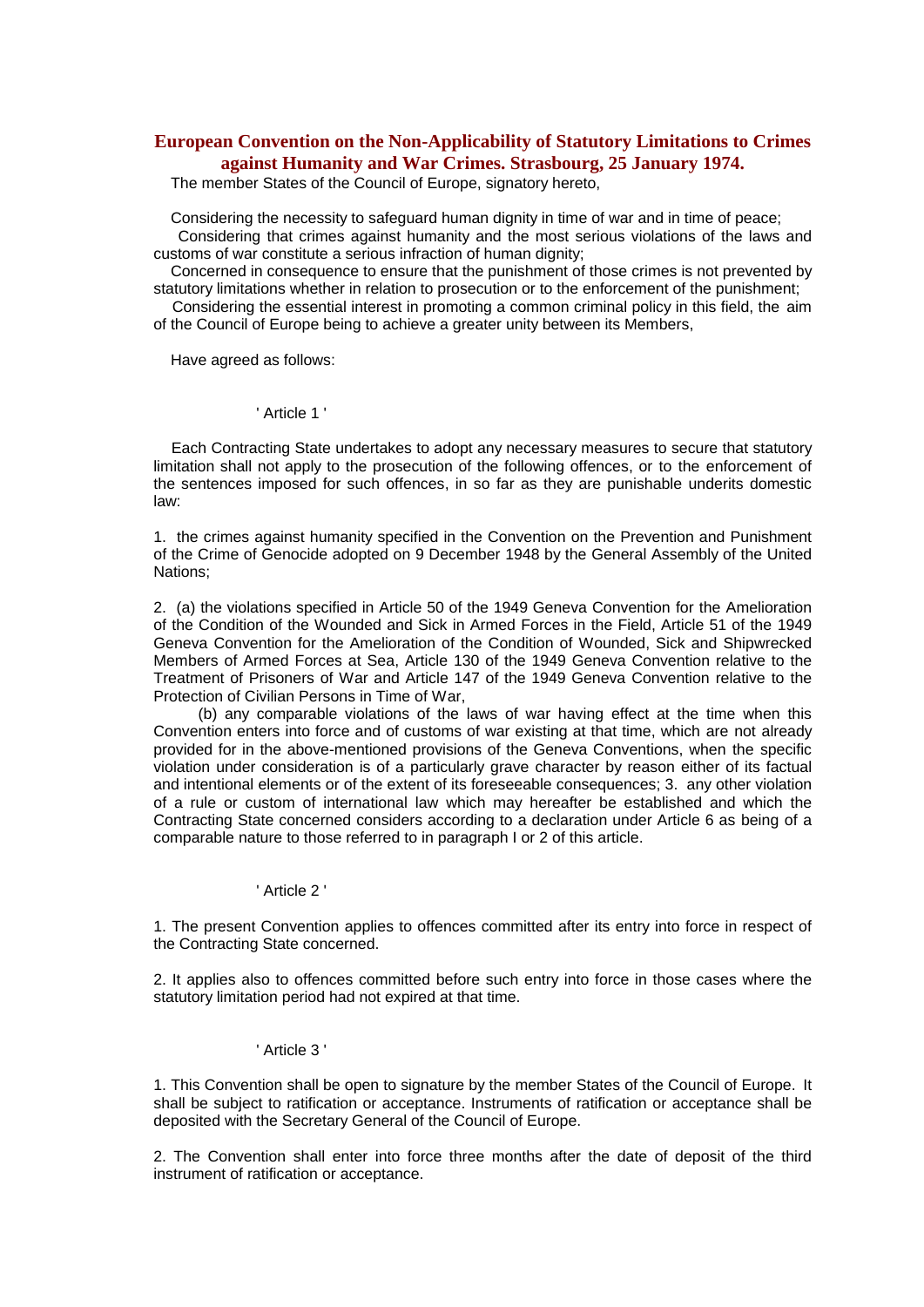3. In respect of a signatory State ratifying or accepting subsequently, the Convention shall come into force three months after the date of the deposit of its instrument of ratification or acceptance.

#### ' Article 4 '

1. After the entry into force of this Convention, the Committee of Ministers of the Council of Europe may invite any non-member State to accede thereto, provided that the resolution containing such invitation receives the unanimous agreement of the Members of the Council who have ratified the convention.

2. Such accession shall be effected by depositing with the Secretary General of the Council of Europe an instrument of accession which shall take effect three months after the date of its deposit.

# ' Article 5 '

1. Any State may, at the time of signature or when depositing its instrument of ratification, acceptance or accession, specify the territory or territories to which this Convention shall apply.

2. Any State may, when depositing its instrument of ratification, acceptance or accession or at any later date, by declaration addressed to the Secretary General of the Council of Europe, extend this Convention to any other territory or territories specified in the declaration and for whose international relations it is responsible or on whose behalf it is authorised to give undertakings.

3. Any declaration made in pursuance of the preceding paragraph may, in respect of any territory mentioned in such declaration, be withdrawn according to the procedure laid down in Article 7 of this Convention.

# ' Article 6 '

1. Any Contracting State may, at any time, by declaration addressed to the Secretary General of the Council of Europe, extend this Convention to any violations provided for in Article 1, paragraph 3, of this Convention.

2. Any declaration made in pursuance of the preceding paragraph may be withdrawn according to the procedure laid down in Article 7 of this Convention.

# ' Article 7 '

1. This Convention shall remain in force indefinitely.

2. Any Contracting State may, in so far as it is concerned, denounce this Convention by means of a notification addressed to the Secretary General of the Council of Europe.

3. Such denunciation shall take effect six months after the date of receipt by the Secretary General of such notification.

# ' Article 8 '

The Secretary General of the Council of Europe shall notify the member States of the Council and any State

which has acceded to this Convention of:

(a) any signature;